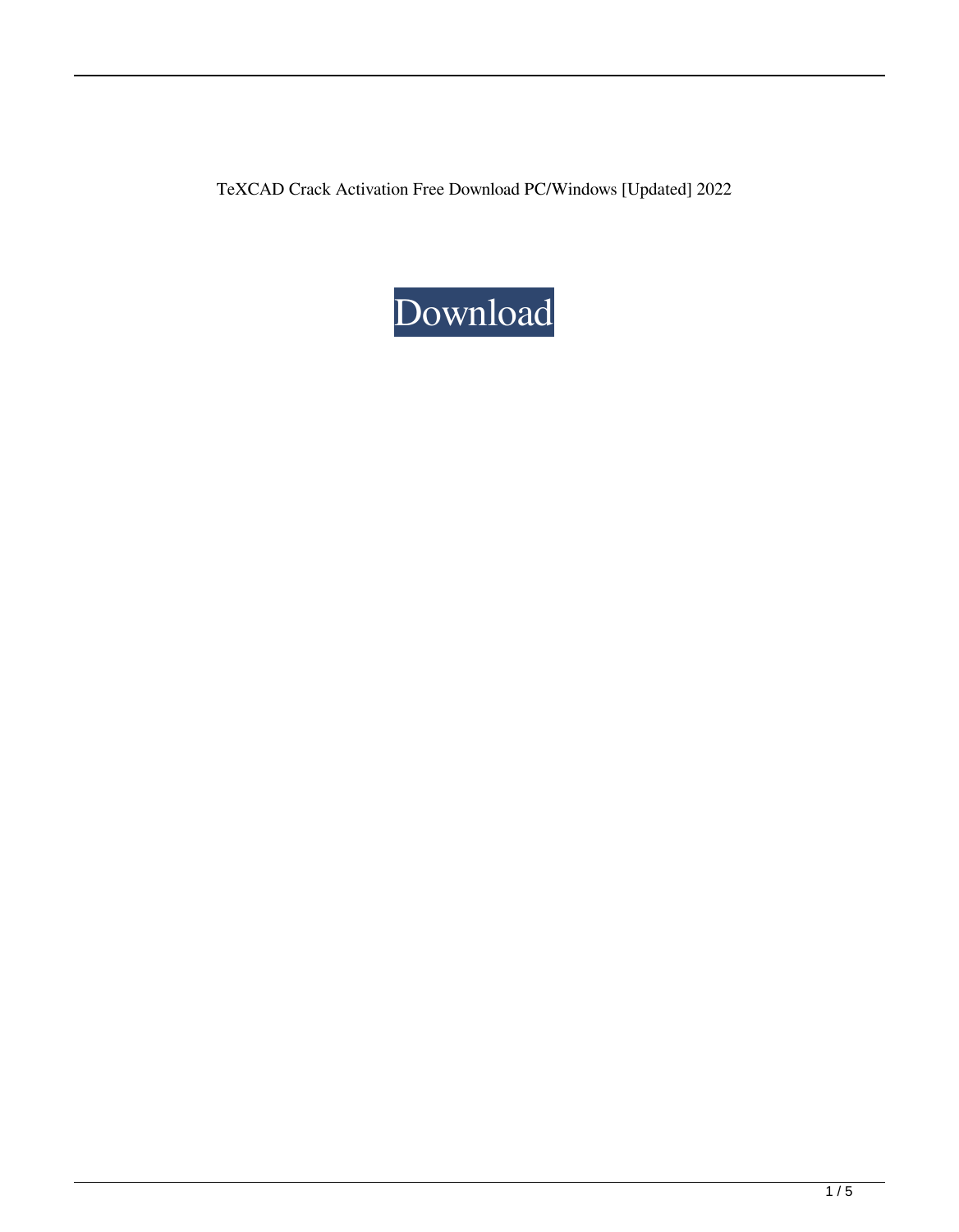# **TeXCAD Crack + [Win/Mac] [Latest 2022]**

TeXCAD is an approachable software application that provides you with standard drawing tools to tweak and enhance pictures made in LaTeX. It offers support for macros and formulas, among others. No setup necessary The tool is not wrapped in a setup package, which makes it portable. This means that you can drop the program files in any location on the disk and just click the executable to launch TeXCAD. Unlike most installers, it doesn't add new entries to the Windows registry or Start menu, so it doesn't leave anything behind after removal. Clear-cut interface and drawing tools The interface is represented by three windows: the main design frame, drawing tools, and line settings. You can open LaTeX pictures (.pic format) or create new ones from scratch, as well as explore the drawing utilities with text, the \put command, straight lines, frame or filled boxes, ovals, circles, filled circles, and Bezier curves. Customize lines and edit properties When it comes to line settings, the software application lets you makes the lines thick or thin, as well as plain, dotted or dashed. Plus, you can define the dot gap, symbol for dotted curves and dash length, as well as add an arrow to the head, end or both ends. It's also possible to edit the text or line properties of objects which already exist in the design, pick or drop objects, perform affine transformations, rotate or translate items, make them symmetric, as well as save and play macros for repetitive tasks. Configure program settings You can hide the windows with the drawing tools and line settings if necessary, modify the default colors for the background, normal and picked objects, along with shadows, hide the grid or switch it to lines or points mode, modify the LaTeX picture extension and backup, or switch to another language for the interface. Free edition only A: Not everybody is going to be running the same version of Windows, so you will need to be aware that some things might have changed in the TeX Live Manager. Here's some information for Version 2014/10/22: Added ability to choose a TeX development site for TeX Live Added the ability to choose between Windows or Mac TeX live installers, but you can still run both if you wish Added ability to choose your TeX Live language Here's some more information for the Mac installer, since that's what I use (and I'm

### **TeXCAD With Product Key (Updated 2022)**

TeXCAD is an approachable software application that provides you with standard drawing tools to tweak and enhance pictures made in LaTeX. It offers support for macros and formulas, among others. No setup necessary The tool is not wrapped in a setup package, which makes it portable. This means that you can drop the program files in any location on the disk and just click the executable to launch TeXCAD. Unlike most installers, it doesn't add new entries to the Windows registry or Start menu, so it doesn't leave anything behind after removal. Clear-cut interface and drawing tools The interface is represented by three windows: the main design frame, drawing tools, and line settings. You can open LaTeX pictures (.pic format) or create new ones from scratch, as well as explore the drawing utilities with text, the \put command, straight lines, frame or filled boxes, ovals, circles, filled circles, and Bezier curves. Customize lines and edit properties When it comes to line settings, the software application lets you makes the lines thick or thin, as well as plain, dotted or dashed. Plus, you can define the dot gap, symbol for dotted curves and dash length, as well as add an arrow to the head, end or both ends. It's also possible to edit the text or line properties of objects which already exist in the design, pick or drop objects, perform affine transformations, rotate or translate items, make them symmetric, as well as save and play macros for repetitive tasks. Configure program settings You can hide the windows with the drawing tools and line settings if necessary, modify the default colors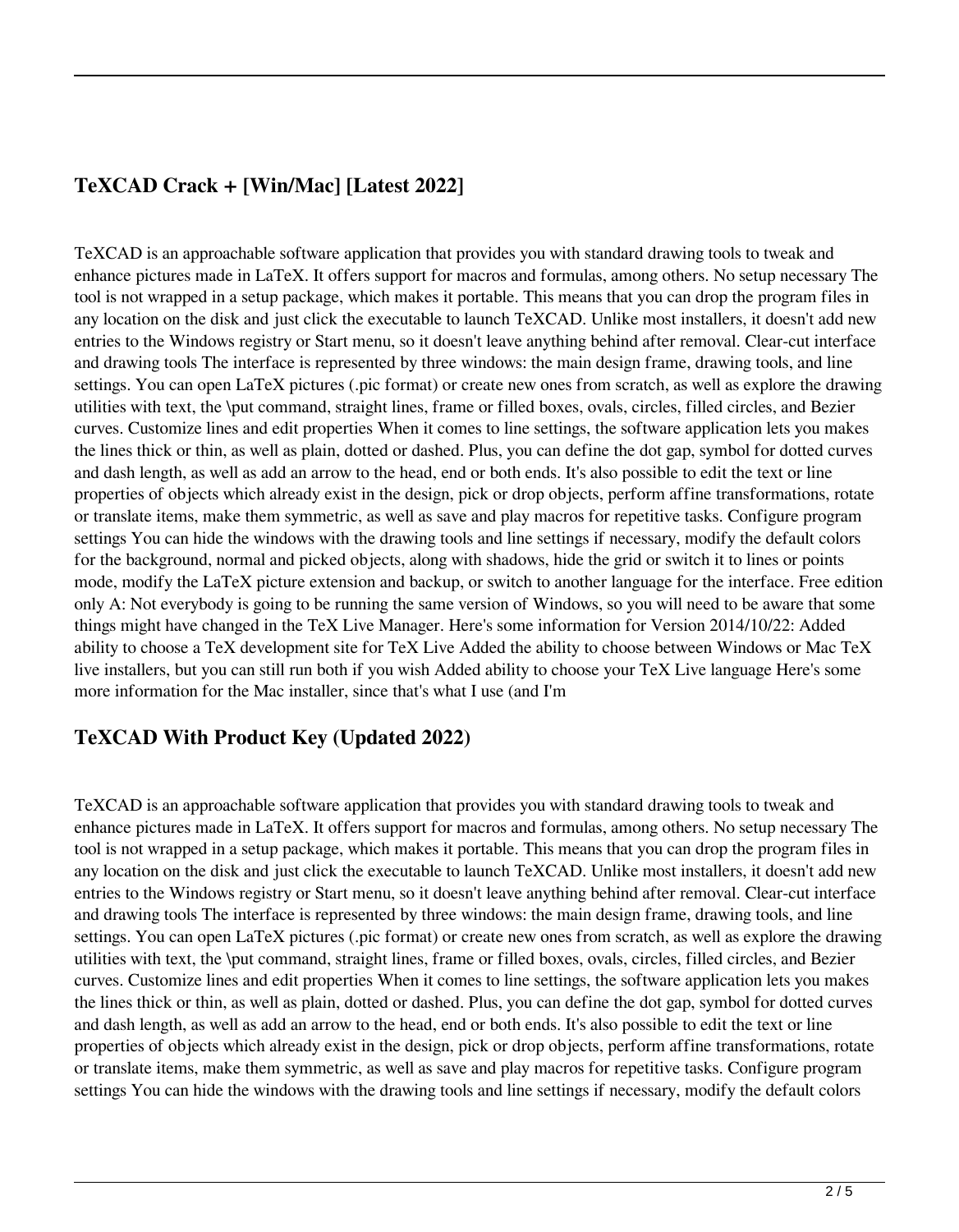for the background, normal and picked objects, along with shadows, hide the grid or switch it to lines or points mode, modify the LaTeX picture extension and backup, or switch to another language for the interface. Evaluation and conclusion No error dialogs popped up in our tests, and the app didn't hang or crash. It left a small footprint on system resources throughout our evaluation, thanks to the fact that it needed low CPU and RAM to work properly. All in all, TeXCAD comes loaded with intuitive options and configuration settings to help you adjust pictures developed in LaTeX. For this TexCAD review, we have selected only a few of the program's most useful features. The most important ones are: Built-in LaTeX commands: You can click multiple times on objects to select them a69d392a70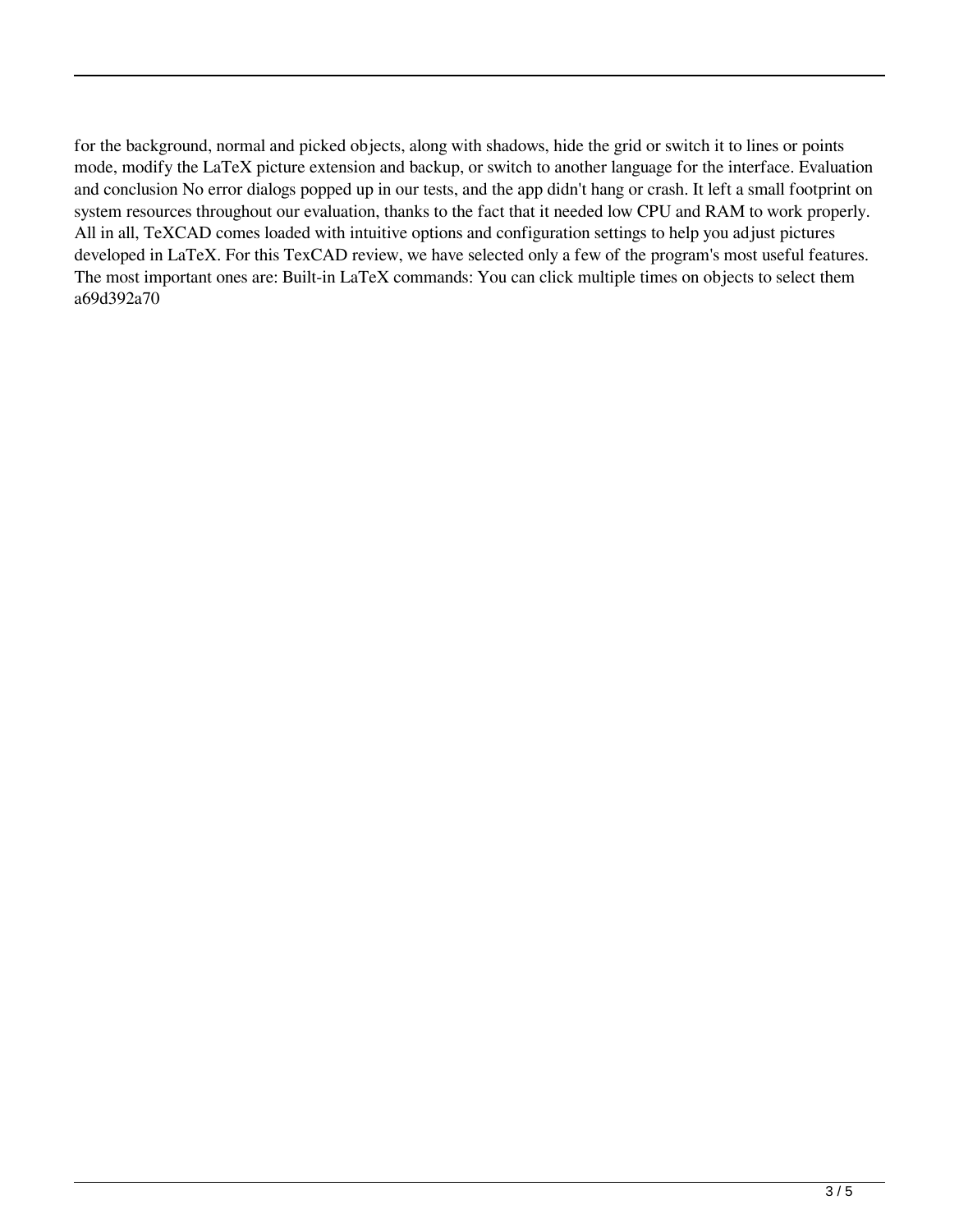## **TeXCAD Activation Key Free [Win/Mac]**

TeXCAD provides tools and a command-line interpreter for editing LaTeX pictures. It provides a wide variety of options to help you customize almost every aspect of your LaTeX pictures. Price: Free, but you can purchase its full version for \$34.99. Platforms: Windows A: No, there is no such app Q: How to use RenderFlex inside a ScrollView I have a large Flex application that has a Form with a custom component that needs to scroll inside of a ScrollView component. Since the form is thousands of lines in length the ScrollView can't scroll since Flex doesn't allow the wrapper to be larger than what it needs to be. I'm trying to get the ScrollView wrapped around the Form without using a ScrollPane. I've tried several combinations but none seem to be working or allow the ScrollView to scroll. A: It turns out that just wrapping the ScrollView around the Form accomplishes what I'm after. Friday, November 27, 2010 Let the judging begin If you're like me, you love judging as much as you love receiving. So I'm having some fun with my Friday post today. I've collected a list of 10 Christmas present purchases I've regretted later. Did I buy it because I thought it was cute or practical? Maybe I was just hungry. Here goes. 1. I bought a pair of "leather" casual shoes I really like for \$15 at Big Lots. They aren't really leather, but they sure do look so. 2. I bought a cute bathrobe for my Grandma for \$30 at Target. I actually liked the color and design, but she hated it. It took me weeks to get it back. 3. I bought a pair of leather jacket shoes for \$40 at Kohl's. I didn't like them at all. They were my first pair of flats ever, and I didn't like them. 4. I bought a cute dress for a birthday party for \$20 at Kohl's. It was an offthe-rack dress for \$8. I really liked it, but my mom put it on me to take to the party and it didn't fit. I got so mad at her that I felt justified in ruining the dress, so I stripped the dress right off me and threw it away.Q:

#### **What's New In?**

Easy to learn and to use Clean design Intuitive interfaces and user guides Modern and intuitive interface Intuitive to operate the tools No error dialogs No memory pressure Ranking Author: Publisher: Name: Please note that the authors of our printer-friendly reviews generally receive a fee for their time and efforts. This fee is independent from the ranking of a review.. I felt wonderful. I had room to breathe. I laughed without fear. I watched people for a few minutes before I joined them. I felt such deep gratitude for everything. As I was about to leave, I walked around and touched the walls, feeling my way around, and I found a long poem etched into the stone. It was his. It was here, on the wall at this chapel, where he wrote his prayers. I sat down in front of it. I took the last few sentences and read them out loud: And I think, what is it like to be alone? It is not like being in a crowd. It is not being noticed or not noticed. It is not loneliness. It is not fear. It is a feeling of being oneself. It is being present. It is being in the now. It is breathing in each moment. It is knowing the universe and life without a separation. It is a knowing that one's body is a fine instrument for communicating with others. It is knowing that everything and everyone is connected by an infinite and unbreakable network of love and desire to communicate. It is knowing that a world that is awash in the beauty of all creation, and where one's every need is filled, is such a beautiful place to be. It is a knowing that through the power of the collective consciousness, love is the strongest emotion. It is a knowing that through love, one can achieve harmony and peace. It is a knowing that I exist within the continuous flow of life and the fabric of the Universe. I left John, too. I left my misery, my panic, my anger, my loneliness, my fear, and the feeling of being nothing. I left all those things and I walked out of the chapel and into the world. It was a liberating feeling. It was absolutely free, like if the